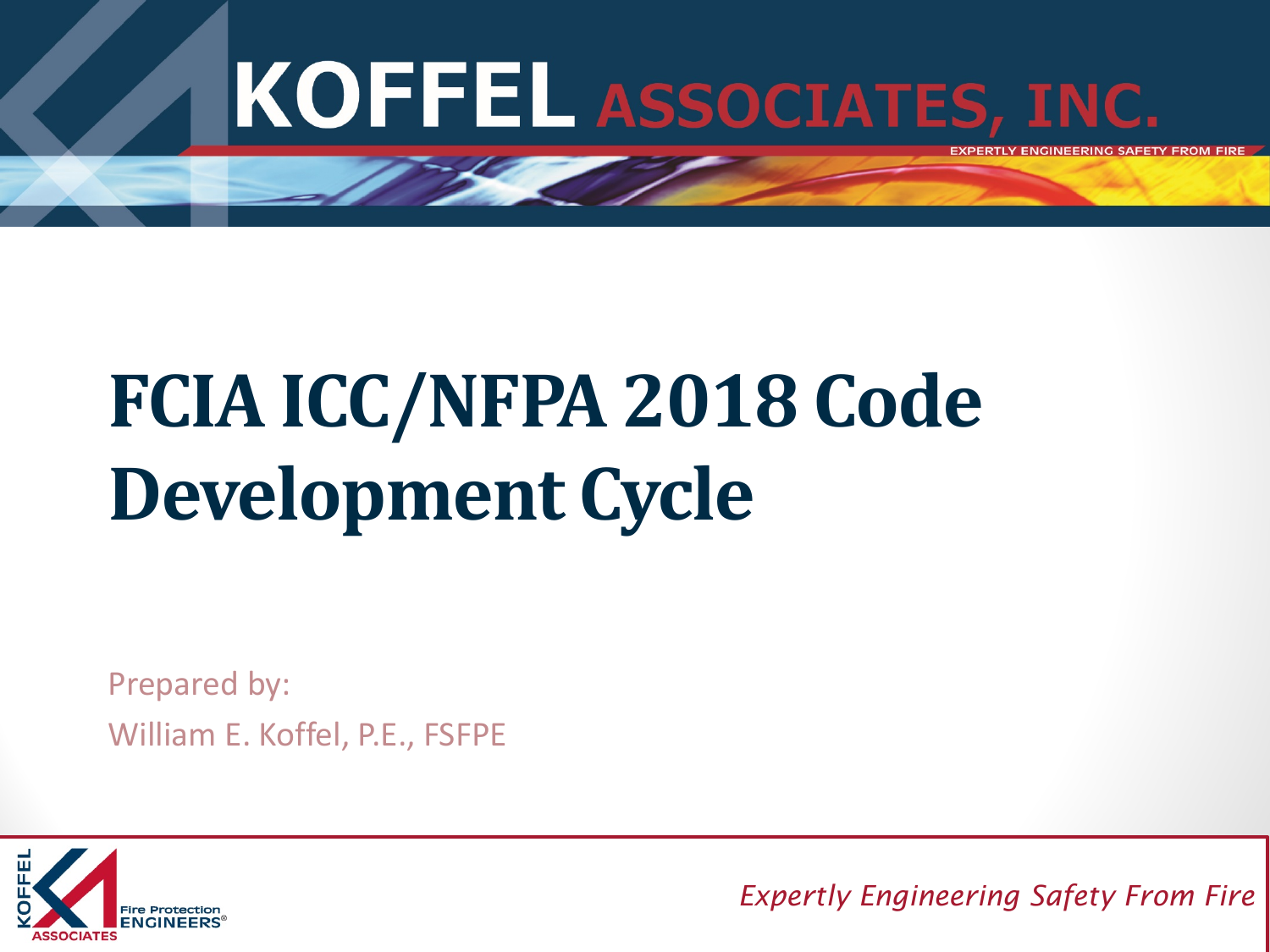#### **Overview**

- ICC Code Development Cycle
	- FCIA Proposals
	- Other proposals of interest
- NFPA 1/101/5000 Code Change Cycle

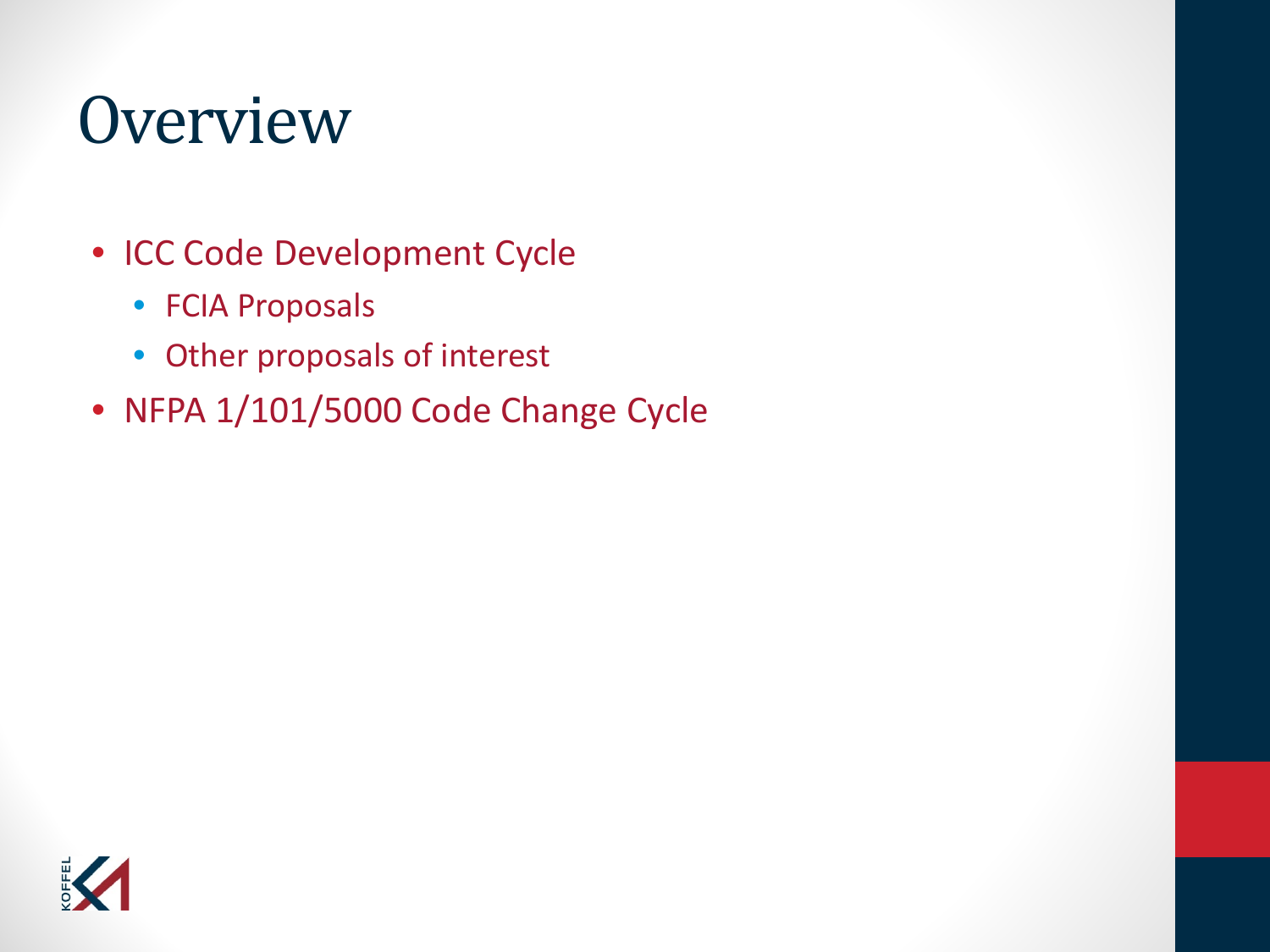#### Breaking News

• Effective July 5, 2016, CMS will be enforcing the 2012 Edition of NFPA 101



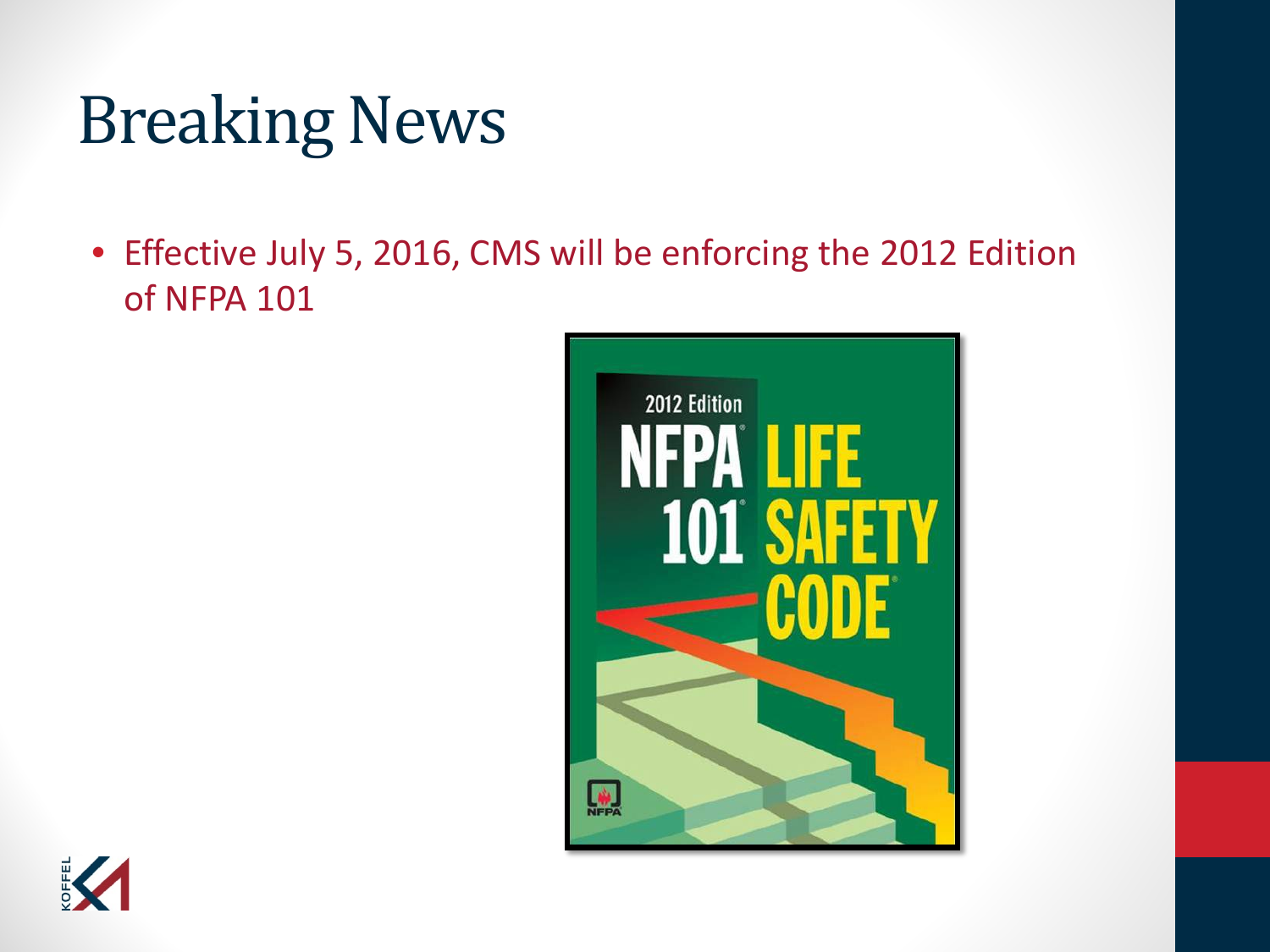#### ICC Code Development Cycle

#### • The groups of code change hearings

- 2015 Group A most of the building code other than structural
	- Code Development Committee hearings April 19 April 27
	- Remote voting starts May 14
	- Public Comments due July 17
	- Final Action Hearings Sept 30 Oct 7
	- Remote voting has been delayed due to polling device problems
- 2016 Group B IFC and IRC
	- Code Development Committee hearings April 17-27, 2016
	- Remote voting May 11 24, 2016
	- Public Comments due July 22, 2016
	- Final Action Hearings October 19 -25, 2016
	- Remote voting Nov 8 21, 2016
- 2017 Group C No longer exists

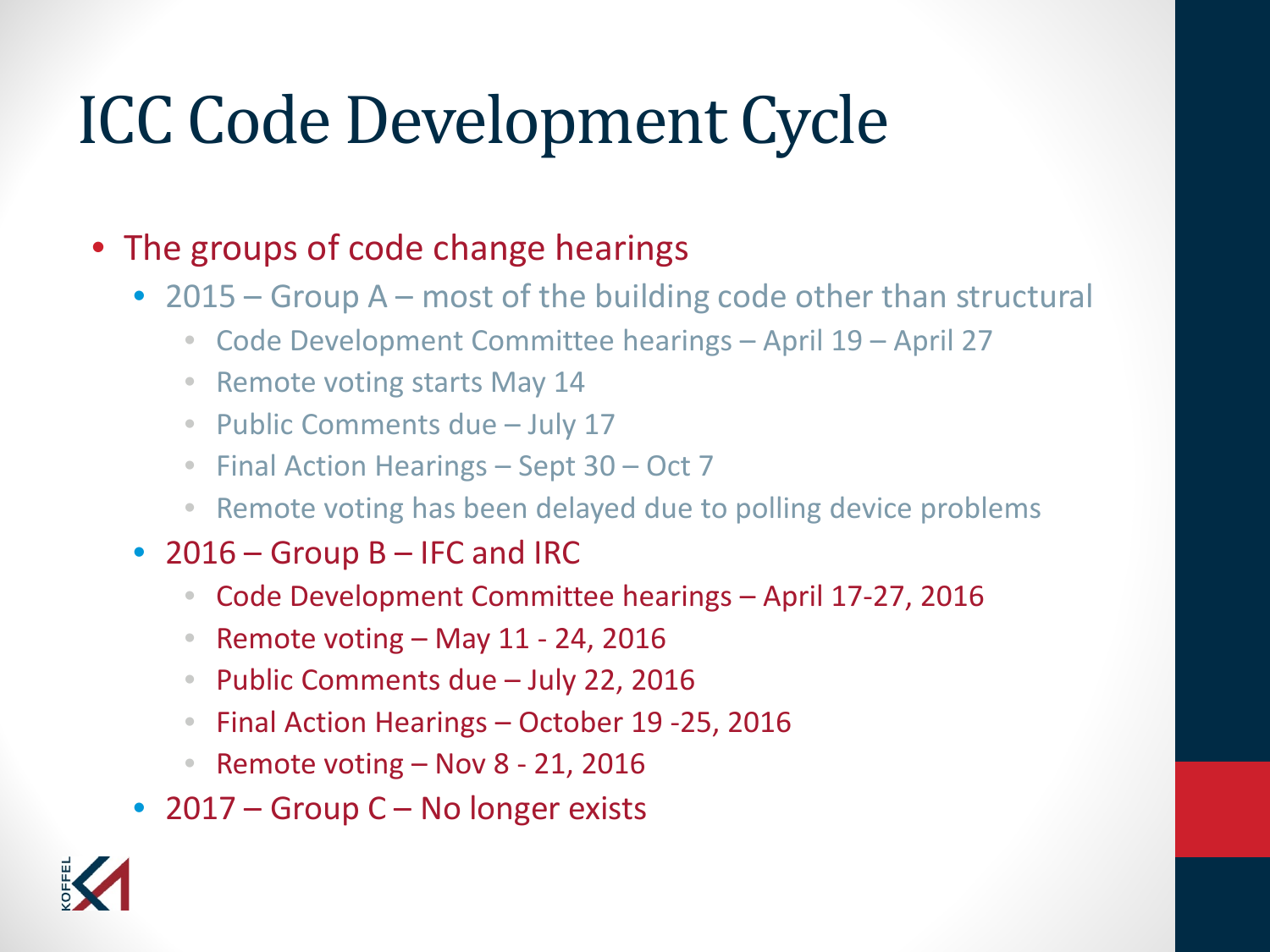#### FCIA Proposal for ICC Group B

- F 115 Addresses inspection, testing, and maintenance of firestop systems and joint systems
	- Key requirement is to have drawings of fire and smoke rated construction
	- Also requires documentation when system repaired with a listed system
	- Committee Recommendation Disapproval
		- Drawings will be costly to prepare
		- Documentation not available

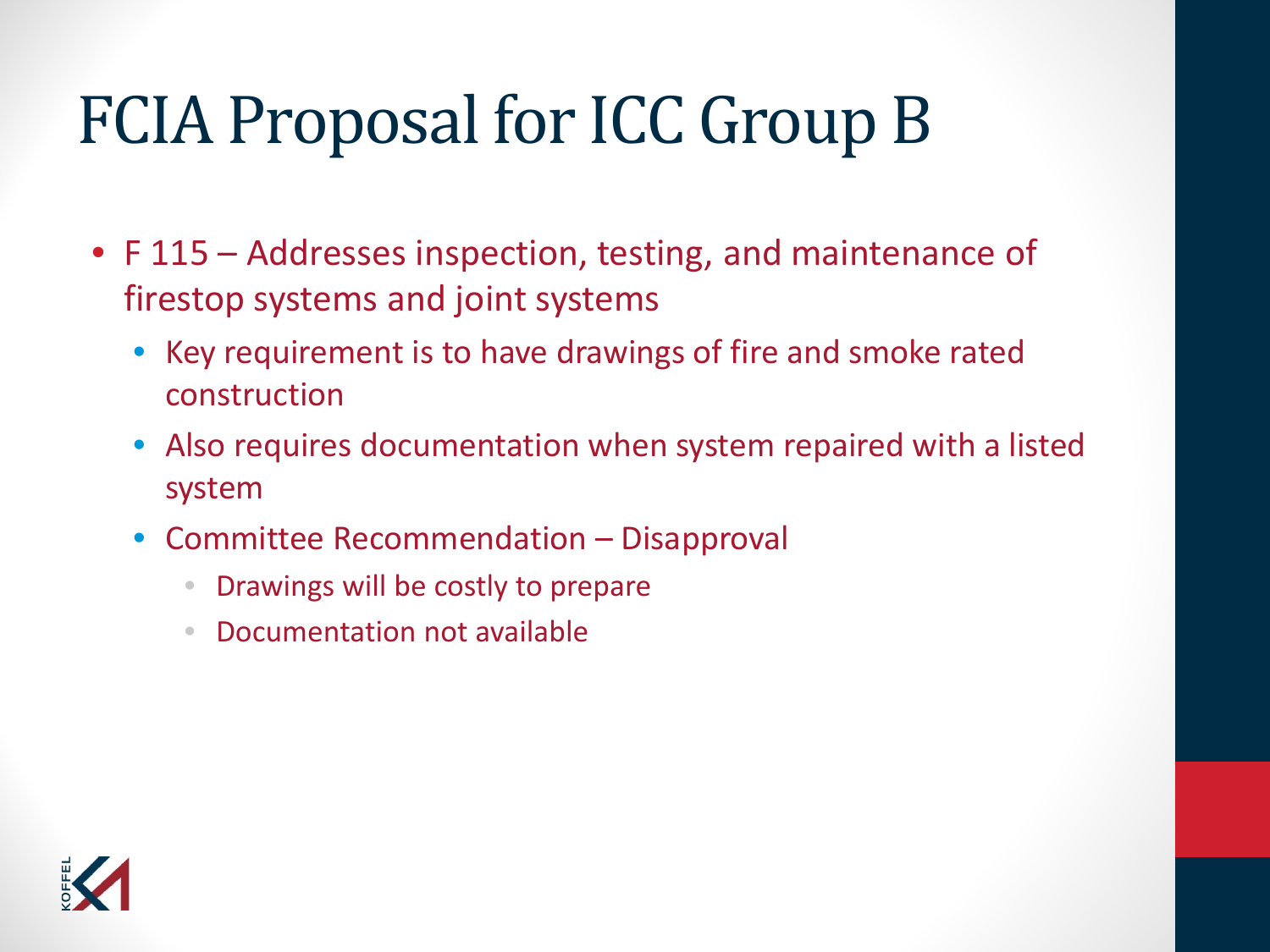#### FCIA Proposal for ICC Group B



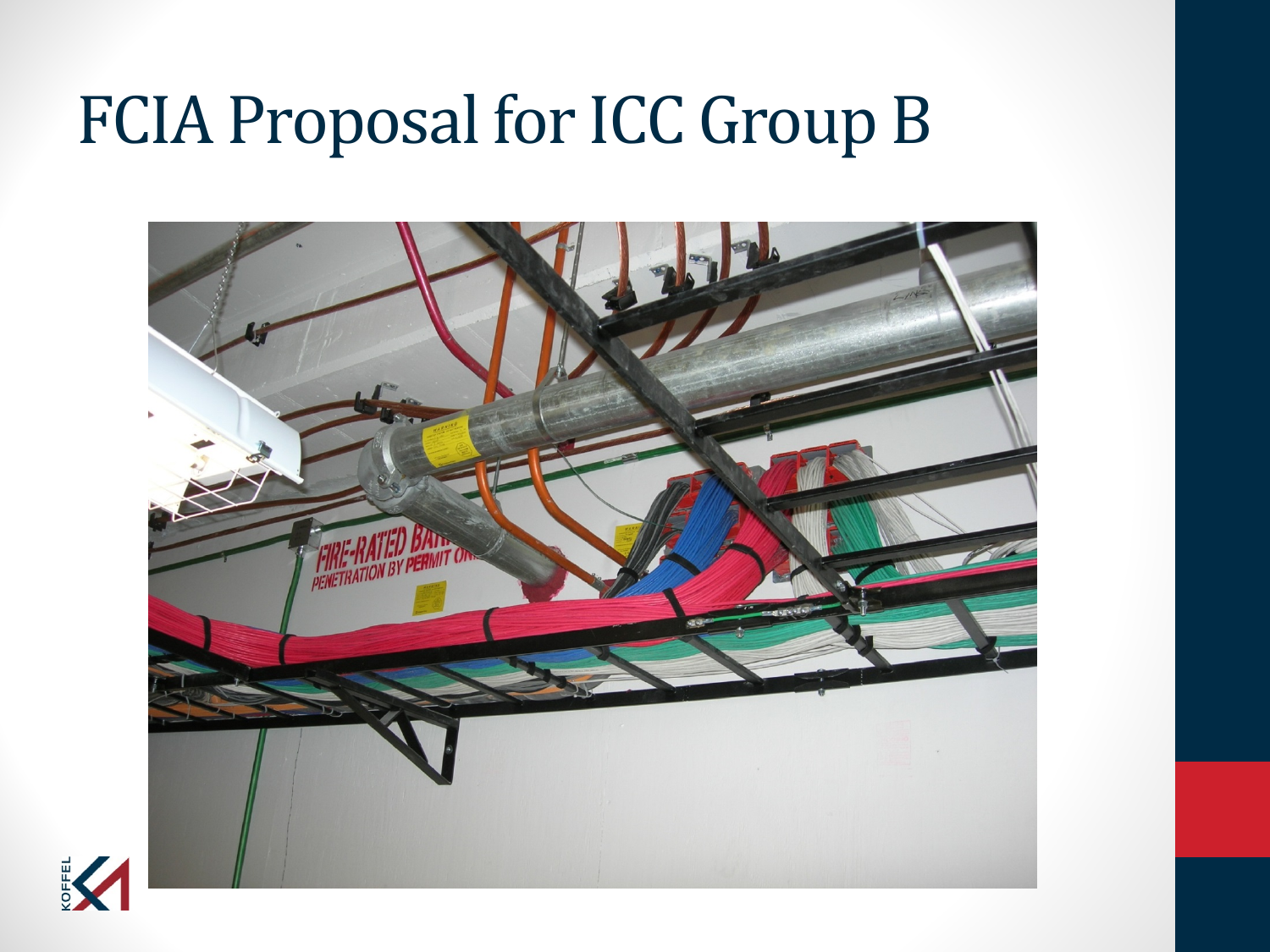#### Other Proposals of Interest

- F113 Proposed by FCAC and is mostly editorial revision of F701 that addresses inspection of existing fire protection features
	- Committee Recommendation Disapproval
	- This provides additional time for FCIA to work with FCAC for a combined submission
- F114 Proposed by IFC and addresses replacement and repair to meet requirements at time of construction
	- Committee Recommendation- Disapproval
- Some other changes in IFC and IRC which could impact industry
	- Committee Recommendations generally result in no impact

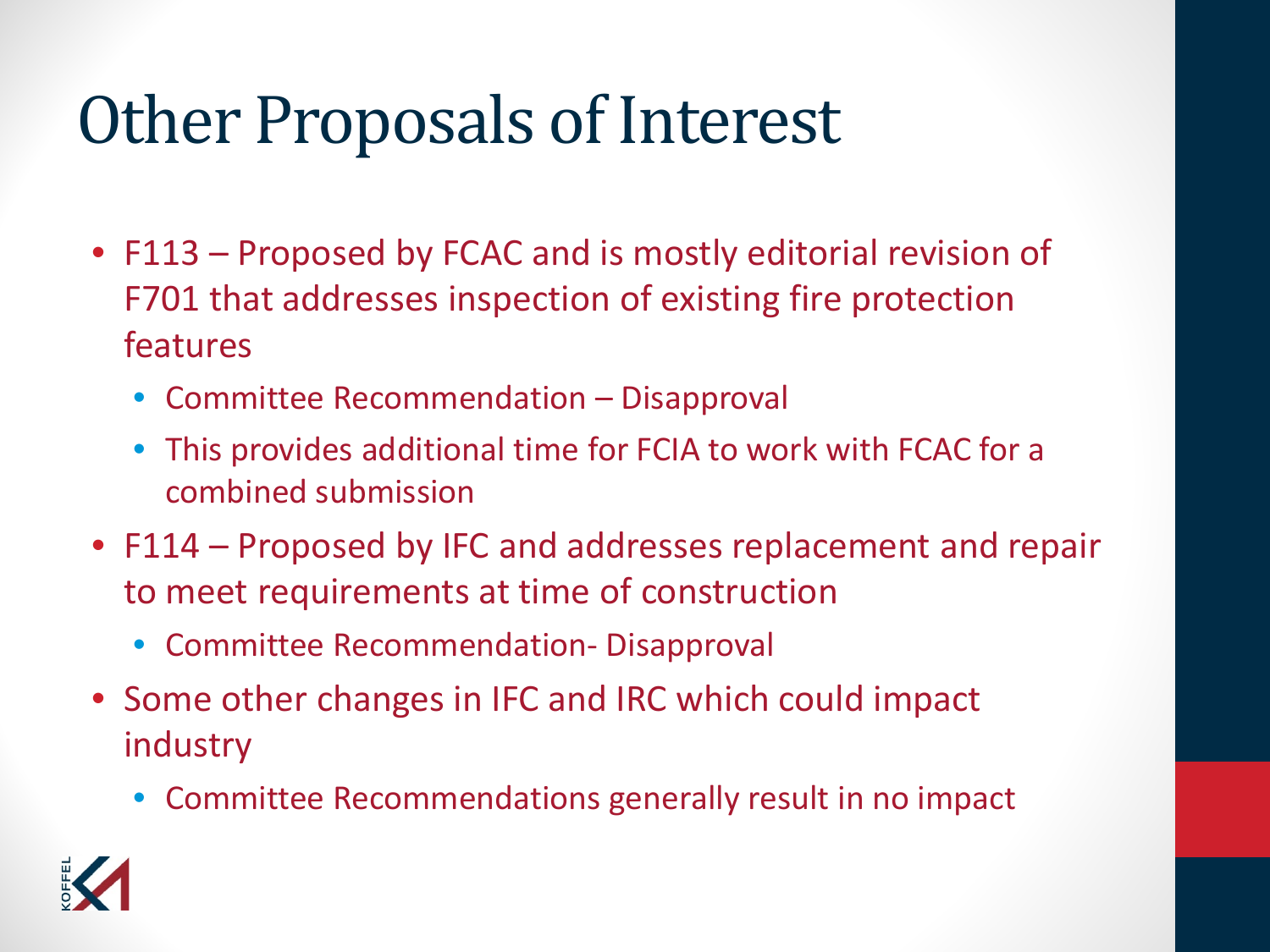# ICC Code Development Cycle Summary

- No reductions in requirements for compartmentation
- No increases in requirements for compartmentation
- The firestop industry needs an installation standard
- Unresolved issues:
	- Joints
	- Communicating stud spaces
		- By a horizontal distance of not less than 24 inches (610 mm) where the wall or partition is constructed with individual **noncommunicating stud cavities**…
- Long term (next cycle)
	- Editorial revision of the penetration and joint sections

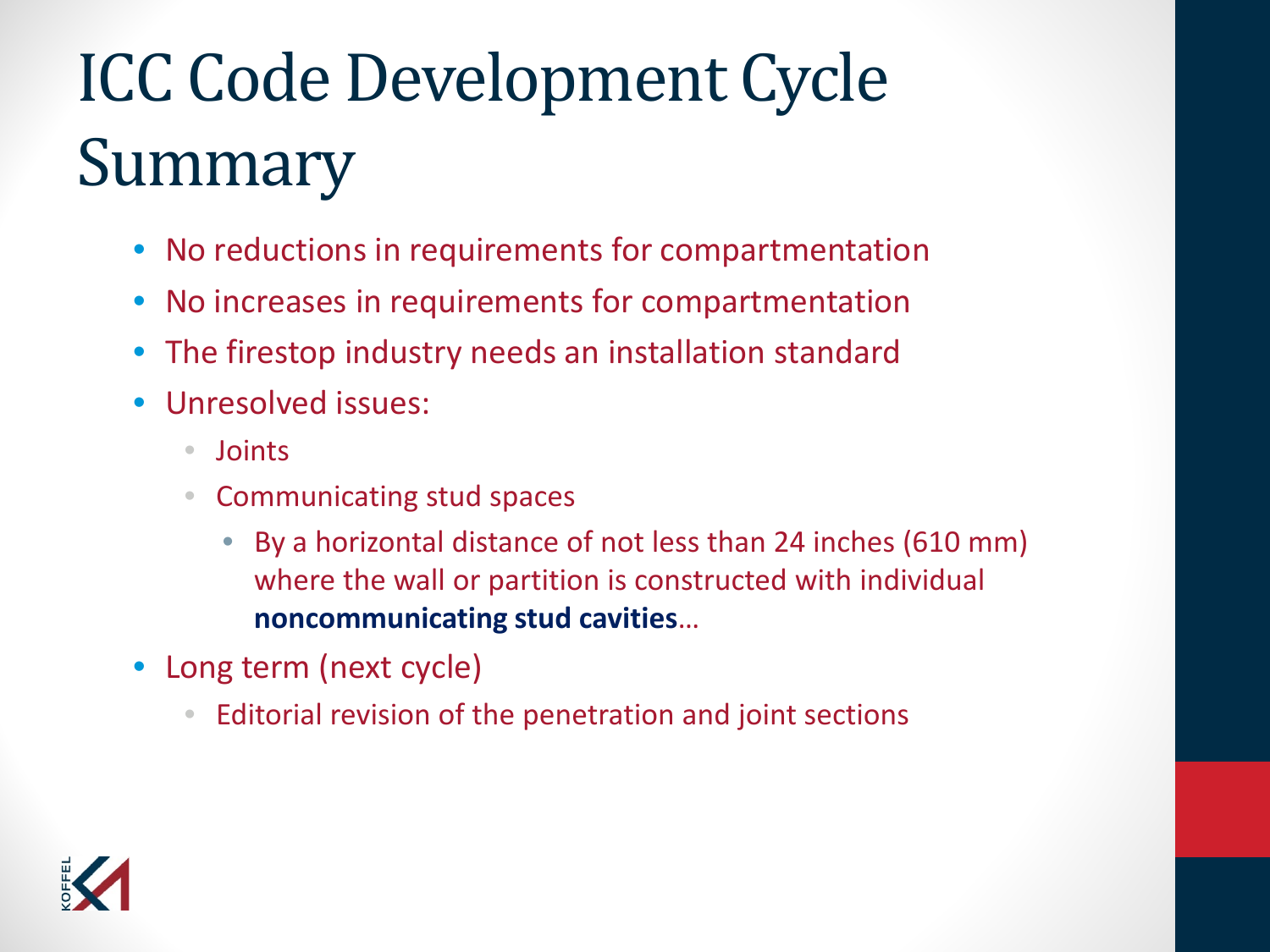## NFPA 1/101/5000 Cycle

- Critical Dates
	- NFPA 1/101/5000
		- May 16, 2016 Deadline to submit Public Comments
		- NFPA 101/5000 Committee meetings in June and July
		- NFPA 1 Committee meeting in October

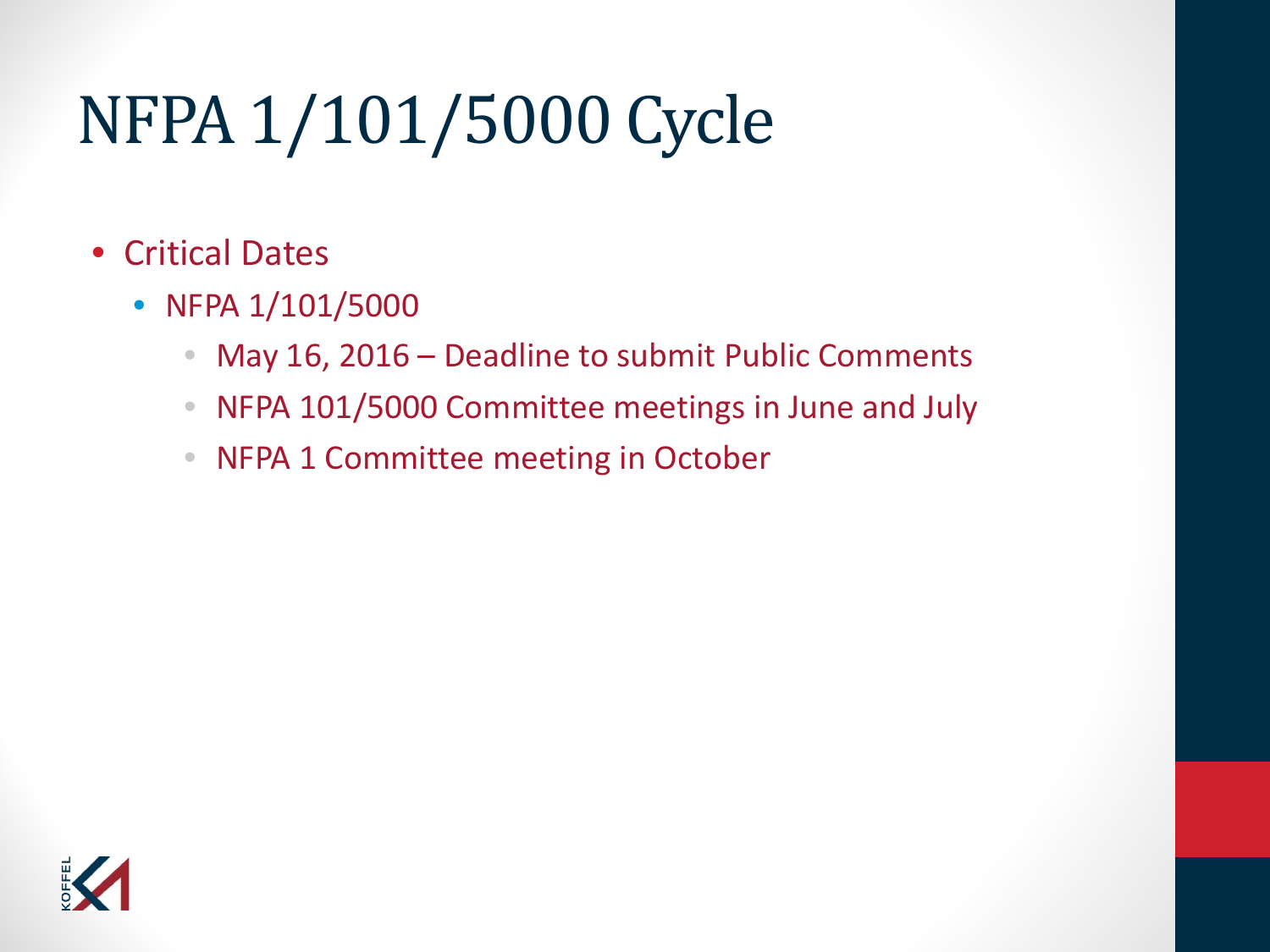# NFPA 1/101/5000 Cycle

- First Draft Revisions
	- Maintenance and inspections of passive fire protection features
		- Submitted to NFPA  $1$  tentative approval in part
	- Marking of fire/smoke barriers
	- Joint system required at head of wall with non-rated floors/roofs
	- L rating required for penetrations of smoke barriers in new construction
	- Some of these barely passed ballot
- Other First Drafts
	- 40,000 sq. ft. smoke compartment for health care occupancies approved essentially the same as the IBC change.

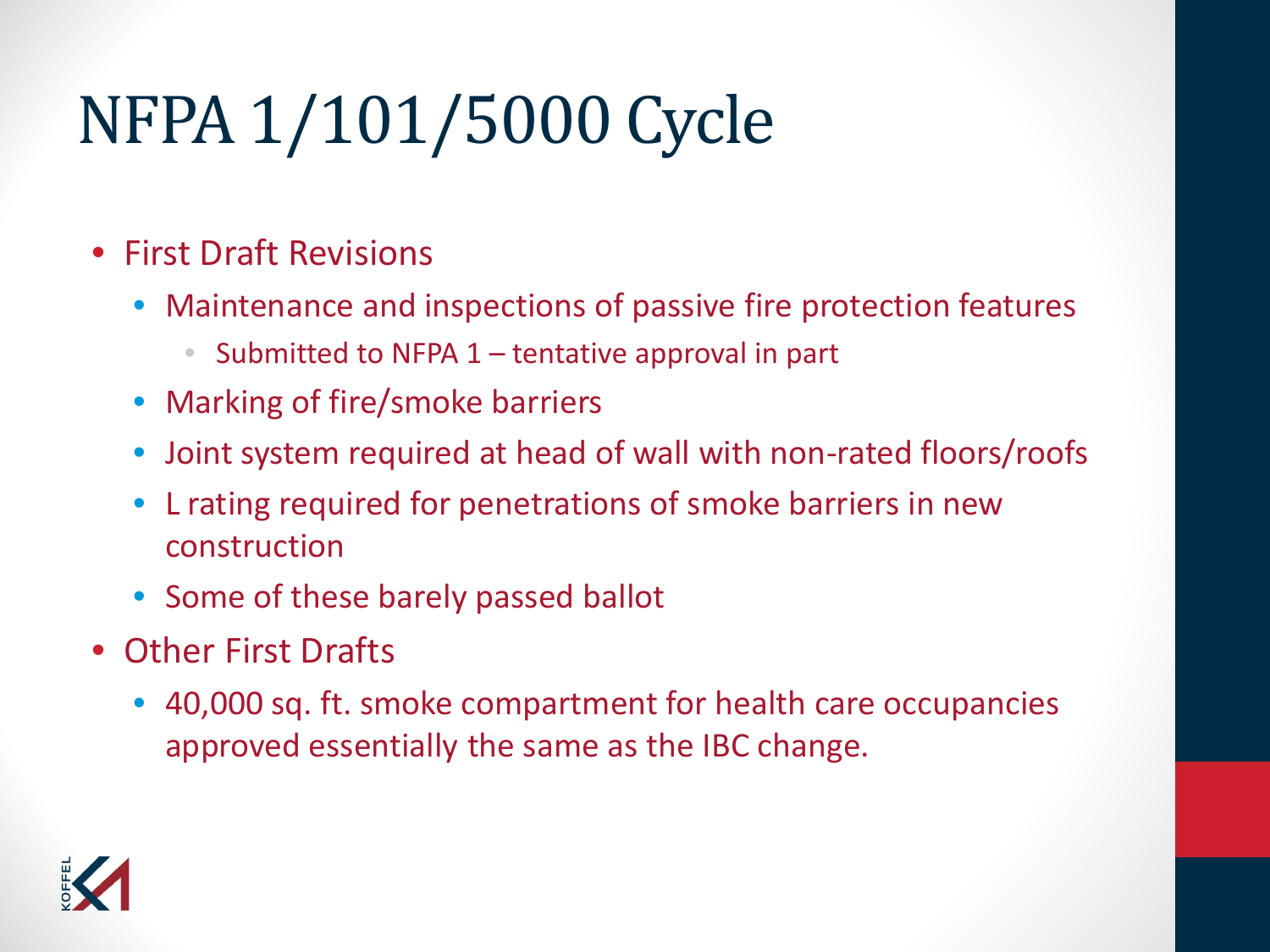### What Are Your Code Compliance Issues?